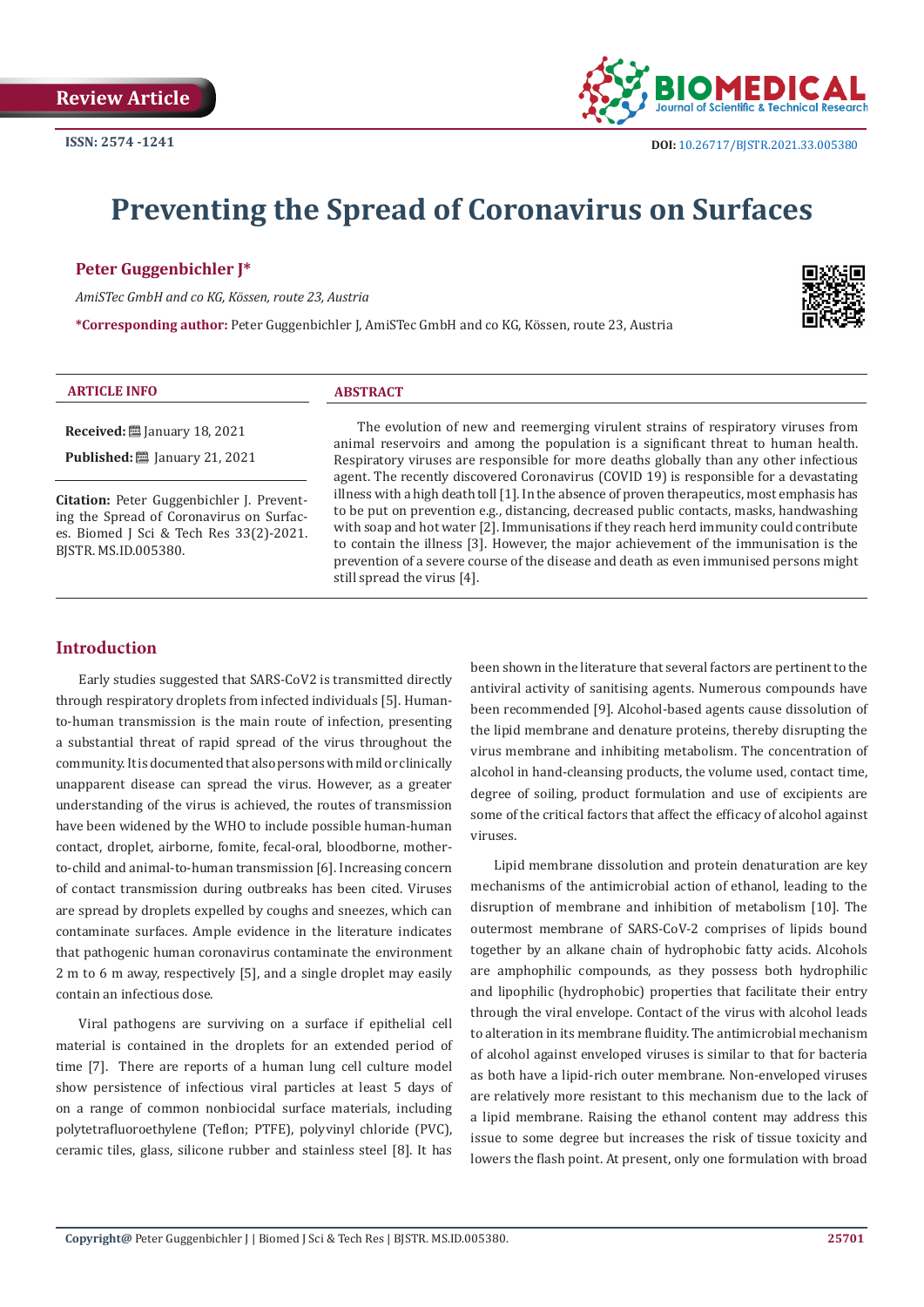virucidal activity exists with an ethanol content of 95 vol% [9]. The 70% ethanol control group was unable to completely inactivate SARS-CoV-2 after 15 seconds of contact but was able to inactivate the virus at 30 seconds of contact.

Efforts were made to reduce the ethanol content without reducing the virucidal activity to decrease the flash point and increase skin tolerance and compliance. As a result of these efforts, a synergistic combination was developed with an ethanol content of 55% (w/w) in combination with 10% (w/w) propan-1-ol, 5.9% (w/w) propan-1.2-diol, 5.7% (w/w) butan-1.3-diol and 0.7% phosphoric acid [10]. The crucial problem of alcoholic disinfectants however is the lack durability and a lasting efficacywithin 60 minutes the alcohol is evaporated and the activity vanishes. Also, povidone iodine (PVP-I) oral antiseptic preparations rapidly inactivates SARS-CoV-2 virus in vitro. The virucidal activity was present at the lowest concentration of 0.5 % PVP-I and at the lowest contact time of 15 seconds [10]. PVP-I oral antiseptic preparations rapidly inactivated SARS-CoV-2 virus in vitro. The virucidal activity of PVP-I oral antiseptic solution was present at the lowest concentration of 0.5 %, and at the lowest contact time of 15 seconds.

This important finding warrants the use of preprocedural oral rinsing with 0.5% PVP-I for patients and health care providers. This solution serves as an adjunct to personal protective equipment for dental and surgical specialties during the COVID-19 pandemic. Hand hygiene by washing hands with soap and water or with alcohol-based hand sanitisers are primary preventive measures against the spread of SARS-CoV-2 [11]. "Benzalkonium chloride, along with both ethanol and isopropanol, is deemed eligible by the FDA for use in the formulation of healthcare personnel hand rubs. However, available evidence indicates that benzalkonium chloride has less reliable activity against coronavirus than either of the alcohols [12]. At the same time, a dramatic increase in the number microorganisms with multiresistant activity against antibiotics has been observed [13].

Also, alcohol tolerant microorganisms have been observed by the use of benzalkonium chloride. The use of quaternary ammonium disinfectants e.g. benzalkonium chloride was identified as the cause of this phenomenon by rapidly inducing efflux pumps eliminating every antibiotic from the cell [14]. The development of germ-free surfaces - the correct term is "selfsanitizing surfaces" was offered as the solution. The presence of polar oxygen atoms weaken the lipophilic interactions between the non-polar residues, and increase the internal affinity of the membrane for water, thus destabilising and denaturing the protein structure [15]. Mutants the so-called 'super-spreading events' emerged recently mandating additional efforts to contain the spread of the virus [16]. Preventive measures such as social distancing, quarantine, cough etiquettes, proper hand washing, cleaning and decontaminating the surfaces are the mainstay for curbing the transmission of this virus [17-20].

Therefore, there is an urgent need to continue to search for innovative and ambitious new therapeutic and preventive modalities, which may be at least as effective also against multidrug resistant bacterial microorganisms. It is mandatory for limiting the transmission by decontamination of surfaces. In addition also the development of selfsanitizing surfaces which eradicate viral pathogens on a surface. The requirements of self-sanitizing surfaces for application in hospitals, public transportation, the food industry etc. are extraordinarily high.

- **a)** Intensive and broad antimicrobial activity, against Grampositive, Gram-negative microorganisms, irrespective of their antibiotic susceptibility, fungi, legionella, moulds, virus documented by the RODAC plate method
- **b)** Fast eradication of microorganisms i.e. minimum 5 log 10 reduction within 1 hour
- **c)** Activity against a high inoculum size of 109 CFU on an area of 3cm²
- **d)** No induction of resistance
- **e)** Nontoxic, skin and soft tissue compatibility, no allergenicity, sbD (safe by design)
- **f)** Long lasting/permanent antimicrobial activity
	- 1. water-, acid-, alkaline-, alcohol insoluble, UV Light stabile
- **g)** Cleanable with detergents
- **h)** Uncomplicated technical processability, heat stabile up to 400°C, non corrosive
- **i)** Physical stability, activity irrespective of sweat, grease, blood, pus
- **j)** Not flammable, smoke reduction
- **k)** BP authorisation by the European commission on biocidal products.
- **l)** Favourable cost/benefit analysis

Rapid inactivation of human coronavirus occurs on brass and copper nickel surfaces at room temperature (21°C) has been found [20]. Brasses containing at least 70% copper were very effective at inactivating HuCoV-229E and the rate of inactivation was directly proportional to the percentage of copper. Copper surfaces however oxidize rapidly and require frequent cleaning. Also, the optical appearance is not acceptable. In the past decades, accumulated scientific findings confirmed also the role of additional antimicrobial modes e.g. free radicals damage in respiratory virus infection [21]. The occurrence of electrostatic repulsion forces between similar types of electric charge was described; their origin in FDS emulsions can be explained by ionization and adsorption mechanisms. This suggests the mechanisms of antimicrobial activity of nanoscaled particles. Classical explanations suggest that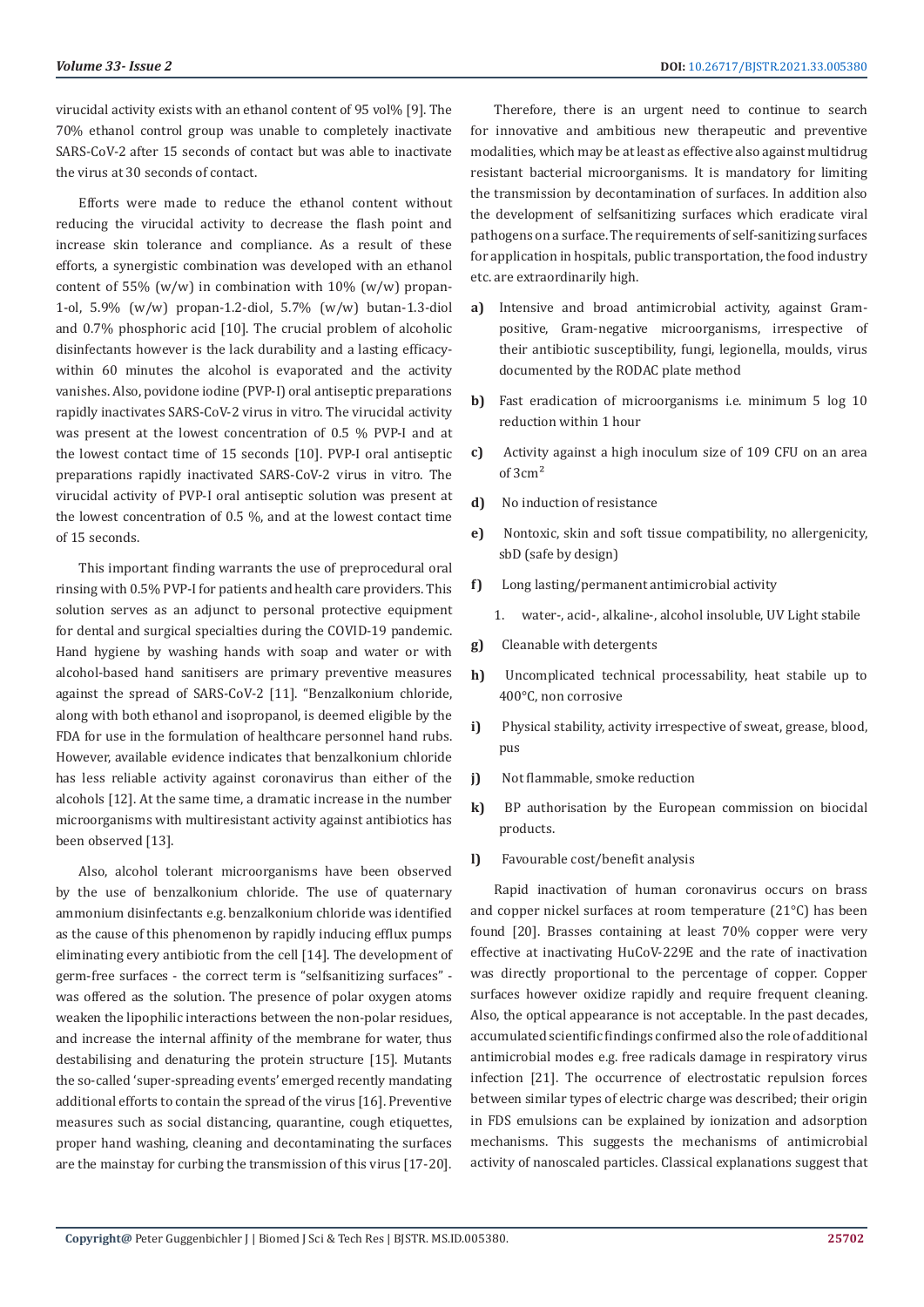an electric double layer is formed by the diffusion of counterions and coions towards the surface and near-surface positions.

The DLVO theory describes the interactions between two liquid droplets or particles at distances around 30-40 nm; however, at smaller distances, when atomic electron clouds are superimposed, strong boron repulsion occurs. Finally, for very small separations, non-DLVO forces must also be taken into account when studying the change in potential energy. The antimicrobial activity of nanoparticles is explained in part by the formation of reactive oxygen formation (ROS). Alternatively electrostatic attraction between metal nanoparticles and microbial cells which disrupt metabolic activities has been detected as well [22].

The endowment of surfaces with nanoparticles however is not practical:

**a)** Nanocoatings are difficult to implement on surfaces:

Antimicrobial technologies using nanomaterials e.g. chitosan, cellulose etc. must be incorporated into nanorods or nanomats. It is extraordinary difficult to fix these compounds stabile on a surface and preserving their antimicrobial activity. .

- **b)** Nanoparticles incorporated into polymers loose their antimicrobial efficacy
- **c)** Nanocoatings are generally not heat resistant, difficult to manufacture
- d) Nanotechnologies are subject to approval by the Biocidal product regulation (BPR) of the European Union. The requirements of biocidal product regulation for nanotechnologies are time consuming and expensive. Nanoparticles can not achieve antimicrobial activity if incorporated into polymers. None of the nanoproducts passed the biocidal regulation up to this point in time.

# **e)** Expensive

These properties and more can be achieved easier by in situ generated biocides. Investigation of additional modes to eradicate coronavirus from surfaces disclosed that an acid environment, free radicals e.g. oxygen radicals but also hydroxyl radicals and positive electrostatic surface properties are able to eradicate the coronavirus and don't induce the emergence of multiresistant bacterial microorganisms. Various metal oxides which act as catalysts have different physico-chemical properties and also different antimicrobial activity. Metal oxides function as in situ generated biocides and remain in the composite material or in a coating. By electron transfer they transform ambient water into the formation of acidic surfaces (analogous to the acid coating of the skin) the formation of free radicals such as oxygen radicals and hydroxyl ions and a positive zeta potential. The crucial requirement of these in situ generated biocides is a hydrophilic surface with a contact angle of 30° or less.

This can be achieved by addition of various hydrophilising agents e.g. glyzerin stearate, sorbitol ester, aerosil or substances like crodamol, fleroxacin, lubrophos etc. Molybdenum oxide is active against a variety of bacterial microorganisms and fungi just as the 5% oxygen deficient tungsten blue oxide. The difference between these is the water solubility (0.003 mol/l at a pH value > 7.55) of Molybdenum oxide in contrast to tungsten oxide which is entirely water insoluble. In addition molybdenum is also not UV light stabile and contains a light blue color on a surface. This can be overcome by the use of Zinc Molybdate where the Molybdenum oxide is incorporated into a Zinc oxide crystal structure [23]. The mechanism of activity is similar to molybdenum and tungsten blue oxides. Zinc Molybdate has a white color, is UV light stabile, water and alcohol insoluble and shows broad antimicrobial activity including influenza virus (influenza, bird flu and swine flu).

Submicron particles (Lambda half) provide a transparent surface of glass and plastic surfaces. Investigations to overcome the water solubility of molybdenum oxide have been performed. In this project Polyoxometallates (POMs) have been manufactured by combination of equimolar concentrations of ammonium dimolybdate (NH4)2Mo2O7 (ADM) and ammonium metatungstate  $(NH4)$ 6[H2W12O40] $\cdot$  3H<sub>2</sub>O (AMT) in the same crystal structure. This is easily achieved as both substances exhibit similar ion radius. These compounds are of interest in the fields of catalysis, electronics, magnetic materials and antimicrobial activity [24]. POMs are formed. By the incorporation of molybdenum blue oxide into the tungsten crystal lattice a number of favourable properties have been achieved e.g. water and alcohol insolubility. The antimicrobial activity of polyoxometallates also based on in situ generated biocides by incorporation of transition metal oxides into composite materials or coatings.

However a number of additional properties have been observed. POMs exhibit strong antimicrobial activity against virtually all bacterial microorganisms regardless of their resistance to antibiotics and disinfectants in addition to fungi, molds (Aspergillus spp.), enveloped and nonenveloped virus based on a strong Zeta potential. Moreover, POMs were shown to exhibit biological activities in vitro and in vivo, such as antitumor and antidiabetic activity. Last not least also a strong antifouling activity has been documented. Astonishingly very few medical professionals mention the crucial role of free radical damage in COVID-19. The crucial pathogenic role of free radical damage in respiratory virus induced pneumonia suggest an antioxidative therapeutic strategy for COVID-19 [25,26]. The potential anti-SARS activity (severe acute respiratory syndrome) of the POMs [alpha-PTi(2)W(10) O(40)](7-) isomers was investigated. The SARS 3c-like protease, namely SARS 3CL(pro), is the key function of the protease for both viral replication and transcription and can therefore be considered as one of the main targets for the development of anti-SARS drugs.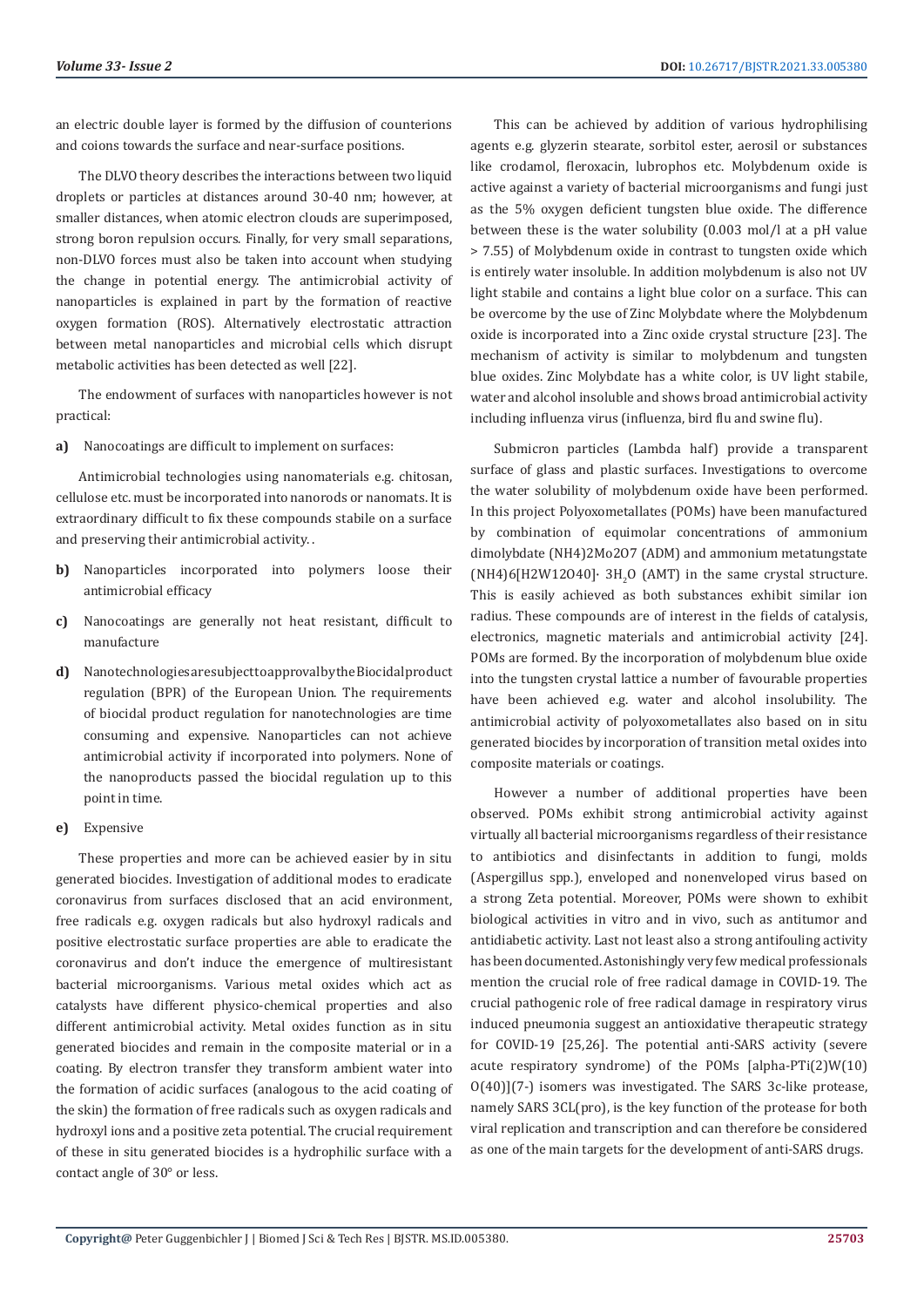Affinity/Insight II was used to study possible binding sites for the interaction of POMs/3CL(pro). The charges in the POMs were determined using the method of density functional theory (DFT). The results show that POMs bind with 3CL(pro) in the region of the active center with high affinity; POMs are more susceptible to binding with 3CL(pro) than with some organic compounds; for the POMs/3CL(pro) complex, OTi(2) in POMs is the crucial element for the electrostatic interaction, and the electrostatic binding energy is strong enough to keep the complex stable. The activity against coronavirus is based also on electric charges by the polyoxometallates (POMs) which were obtained from densityfunctional theory (DFT) method. The results show that POMs bind with 3CLpro in the active site region of coronavirus with high affinity; POMs are more prone to bind with 3CLpro than with some organic compounds; for the POMs/3CLprocomplex, the OTi2 in POMs is the element for electrostatic interaction, and the electrostatic binding energy is strong enough to keep the complex stable.

Different combination of Molybdenum oxide and tungsten oxide of POMs have been created with similar antimicrobial activity. POMs with incorporation of Molybdenum oxide into the tungsten crystal lattice show an exceptional strong Zeta potential responsible to the superior fast antimicrobial activity resulting in a 7 log 10 reduction of microorganisms in less than one hour. The potential anti-SARS activity (severe acute respiratory syndrome) of the POMs [alpha-PTi(2)W(10)O(40)](7-) isomers was investigated. The SARS 3c-like protease, namely SARS 3CL(pro), is the key function of the protease for both viral replication and transcription and can therefore be considered as one of the main targets for the development of anti-SARS drugs. Affinity/Insight II was used to study possible binding sites for the interaction of POMs/3CL(pro). The charges in the POMs were determined using the method of density functional theory (DFT). The results show that POMs bind with 3CL(pro) in the region of the active center with high affinity; POMs are more susceptible to binding with 3CL(pro) than with some organic compounds; for the POMs/3CL(pro) complex, OTi(2) in POMs is the crucial element for the electrostatic interaction, and the electrostatic binding energy is strong enough to keep the complex stable.

The SARS 3c like protease, namely the SARS 3CLpro is the key function protease for virus replication as well as transcription and thus can be taken as one of the key targets for anti-SARS drug design. Affinity/Insight II was used to explore possible binding locations for POMs/3CLpro interaction. The broad antimicrobial efficacy of the polyoxometallates is based on the synergistic effectiveness of 3 mechanisms which leads to a rapid elimination of viral and bacterial microorganisms and fungi in situ on surfaces. Because the active substances of this technology do not integrate the antimicrobial into the metabolism of the microorganisms, there is no induction of resistance and a permanent antimicrobial effectiveness (proven for at least 10 years). These metal oxides have a broad antimicrobial spectrum of activity against Gram positive

and Gram negative microorganisms regardless of resistance to antibiotics and numerous viruses.

The antiviral efficacy is especially described for polyoxometalates as enveloped viruses such as hepatitis B, hepatitis C, influenza viruses, herpes viruses, Epstein Barr viruses. It was therefore obvious and of particular interest in the present situation to investigate the antiviral effectiveness of polyoxometallates in plastics or in coatings in surfaces against corona viruses. As surfaces can be colonized by infected/contaminated persons with corona viruses and harbour infection-prone viruses for over 72 hours. Surfaces that can neutralize corona viruses on a surface within a short period of time as "self-sanitizing surfaces" are highly desirable for containing the spread of pathogens. As in situ generated biocides, polyoxometallates have an antibacterial efficacy against a multitude of bacterial microorganisms, fungi and Aspergillus spp. but also against a number of enveloped viral pathogens such as hepatitis B, hepatitis C, enveloped viruses such as herpes viruses as well as vaccinia virus.

In the literature an activity of polyoxometallates with a titanium doping in a surface against corona viruses is described. POM's [alpha-PTi(2)W(10)O(40)](7-) titanium is used to form an electrostatic potential at the surface and free radicals such as oxygen radicals to enhance the effectiveness of polyoxometalates. This is also the basis for its effectiveness against viruses. Hu et al. also describes the effectiveness of various acids such as free fatty acids, glucuronic acid, galacturonic acid against viruses including corona viruses. Antiviral effectiveness has also been described by lipid peroxidase, and nitric oxide radical scavenging assays. As a better alternative, several other polyoxometalates have been prepared using a combination of tungsten oxides with molybdenum oxides, which have a strong zeta potential. The formula is paramolybdotungstate [H2Mo6W6O42].

Polyoxometalates can also be incorporated into various polymer surfaces or into a transparent coating e.g. liquid polyurethane, liquid silicone and other coating materials such as paints, which can be applied within one hour. The duration of effectiveness of such surfaces against bacterial microorganisms is at least 10 years and has been confirmed by appropriate tests. The effectiveness is not affected by detergents, alcohol and water.

#### **The Technology of Polyoxometallates:**

2% polyoxometallate 2:1 Mo:W in combination with 1% zinc molybdate to maintain the electrostatic charge of the surface was produced and can be applied to various composite materials e.g. polyimines and thermoplastic polyurethanes.The surface must be hydrophilic with a contact angle of < 30°.

#### **Production of Polyoxometalates Mo:W 2:1,**

The production of polyoxometalates has been established and is protected by patents. Also, the antimicrobial activity zinc molybdate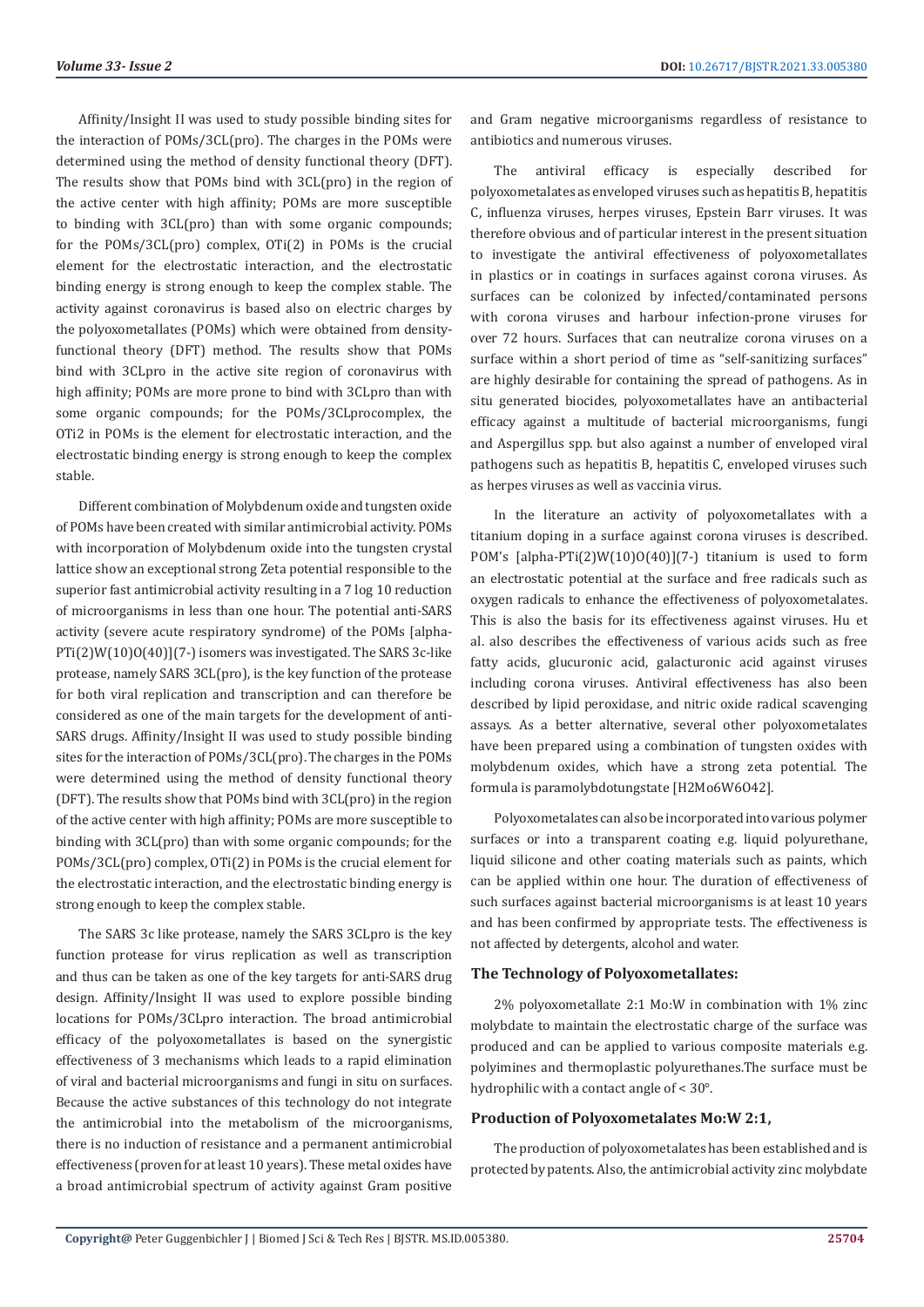(incorporation of molybdenum oxide into the orthorhombic and monocline zinc oxide crystal structure) has been documented. The production of polyoxometalates was first carried out on an extended laboratory scale in quantities of 25 kg. At present the polyoxometalate as well as the zinc molybdate can be produced commercially in unlimited quantities. The coating material is silicon dioxide - water glass, silicium dioxide, liquid polyurethane, liquid silicone and also transparent melamine resins which dry on a surface within 20 minutes and results in a transparent layer. Polyoxometalates have broad antiviral efficacy. The surface, equipped with submicron particles of polyoxometalates Mo:W 2:1, meets a number of essential requirements, which are listed in the following table.

- **a)** Wide antiviral effectiveness against a wide range of viruses Hepatitis B, C, herpes virus and the enveloped virus. Other pathogenic viruses as well as multi-resistant bacterial microorganisms including moulds and algae are covered by the spectrum of activity of polymetatungstate.
- **b)** Rapid elimination of the pathogenic viruses on a contaminated surface, within 30 minutes.
- **c)** No induction of resistance
- **d)** Permanent effectiveness over years. Documented activity of 10 years for bacteria and fungi. No elution of the polyoxometallates from the surface has been observed. Polyoxometallates are insoluble in water, alcohol and detergents.
- **e)** No loss of effectiveness after 1000 cleanings with detergents
- **f)** No toxicity
- **g)** Heat stable up to 400°C

Ti-containing alpha-keggin-polyoxometalates (POMs) have been described with properties against both tumors and HIV (Human Immunodeficiency Virus). The potential anti-SARS activity (severe acute respiratory syndrome) of the POMs [alpha-PTi(2) W(10)O(40)](7-) isomers was investigated in a study using a molecular modelling method [27-31]. The SARS 3c-like protease, namely SARS 3CL(pro), is the key function of the protease for both viral replication and transcription and can therefore be considered as one of the main targets for the development of anti-SARS drugs. Affinity/Insight II was used to study possible binding sites for the interaction of POMs/3CL(pro). The charges in the POMs were determined using the method of density functional theory (DFT).

The results show that POMs bind with 3CL(pro) in the region of the active center with high affinity; POMs are more susceptible to binding with 3CL(pro) than with some organic compounds; for the POMs/3CL(pro) complex, OTi (2) in POMs is the crucial element for the electrostatic interaction, and the electrostatic binding energy is strong enough to keep the complex stable. Polyoxometalate (POM)

shows broad-spectrum inhibition, high efficiency and low toxicity. In a publication by Hu, the binding mechanisms of five isomers of di-Ti-substituted polyoxotungstate, [α-1,2-PTi2W10O40]7- (α-1, 2), [α-1,6-PTi2W10O40]7- (α-1,6), [α-1,5-PTi2W10O40]7- (α-1,5), [α-1,4-PTi2W10O40]7- (α-1,4) and [α-1,11-PTi2W10O40]7- ( $\alpha$ -1,11). Up to five subtypes of influenza virus A neuraminidase (FluV-A NA) were investigated in aqueous solution using molecular docking and molecular dynamics studies.

The results show that the isomer  $\alpha$ -1,2 is superior to other isomers as a potential inhibitor of neuraminidase. The positively charged arginine residues around the active site of NA could be induced to adapt by negatively charged POM and could form salt bridge interactions and hydrogen bridge interactions with POM. The free binding energies of POM/NA complexes range from -5.36 to -8.31 kcal mol-1. In a publication by Hu, the binding mechanisms of five isomers of di-Ti-substituted polyoxotungstate, [α-1,2-PTi2W10O40]7- (α-1, 2), [α-1,6-PTi2W10O40]7- (α-1,6), [α-1,5-PTi2W10O40]7- (α-1,5), [α-1,4-PTi2W10O40]7- (α-1,4) and [ $α-1$ ,11-PTi2W10O40]7-  $(α-1)11$ . Up to five subtypes of influenza virus A neuraminidase (FluV-A NA) were investigated in aqueous solution using molecular docking and molecular dynamics studies. The results show that the isomer  $\alpha$ -1,2 is superior to other isomers as a potential inhibitor of neuraminidase. The positively charged arginine residues around the active site of NA could be induced to adapt by negatively charged POM and could form salt bridge interactions and hydrogen bridge interactions with POM.

The free binding energies of POM/NA complexes range from -5.36 to -8.31 kcal mol-1. Electrostatic interactions are considered to be the driving force during the binding process of POM to NA. The conformational analysis shows that POM tends to bind mainly with N1 and N8 at the edge of the active pocket, causing the conformational change of the pliers structure consisting of rest 347 and loop 150. On the other hand, the active pockets of N2, N9 and N4 are perceived as more spacious, which allows POM to penetrate directly into the active pockets and anchor firmly. This study shows that a negatively charged ligand like POM could induce the reorganization of the active center of NA, and highlights POM as a promising inhibitor of NA despite the ever-increasing number of mutants of NA. POMs are composed of (MOx)n-polyyhedra; as a metal, only transition metals such as vanadium, molybdenum, tungsten, as well as niobium and tantalum are found in POM species in high oxidation states.

Regarding the additive it has been shown, that the molybdenum doped polyoxometallate paramolybdotungstate [H2Mo6W6O42]10- has the highest zeta potential and positive electrostatic property, which is of primary importance for the antiviral property and a high concentration of free radicals and H3O+ ions on the surface. The decisive factor, however, is in addition a hydrophilic, i.e. wettable surface with a contact angle of 30° or less.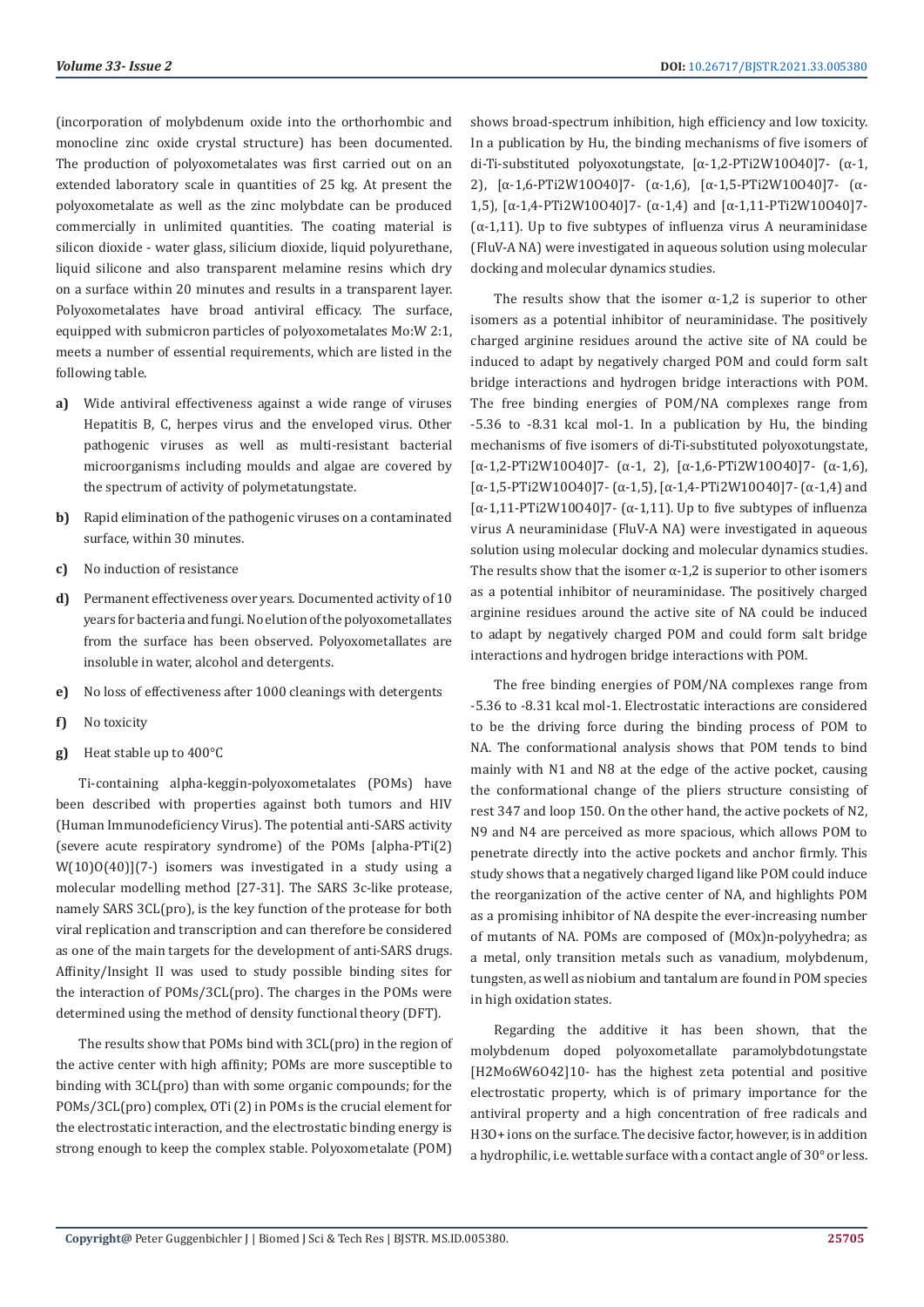This is achieved by adding glycerine stearate 1%, sorbitol ester or other hydrophilising agents e.g. aerosil. Catalyst in redox processes (e.g. the oxidation of aldehydes to carboxylic acids or the oxidation of methane), dehydrogenation (e.g. in the formation of alkenes) or the splitting of water into oxygen and hydrogen and many others. Highly selective inhibition of enzymes has been observed as well as antitumoral and antiviral effects both *in vitro* and *in vivo*.

Also, excellent activity against algae has been documented. The primary goal of these investigations, which have been ongoing since 2002, was the prevention of hospital-acquired infections, which are responsible for numerous deaths.

# **Polyoxometallates With Anti-Corona Virus Activity**

# **Investigation of Antiviral Activity**

The product passed the EN14476(liquid disinfectant test) in 2 hours with a 4log reduction. The treated surfaces killed 88% more than the control surface in 2 hours. However, these samples showed a less sufficient hydrophilicity with a contact angle of 52°. This is not sufficient as a hydrophilic surface with a contact angle of less than 30° is required. Therefore, additional tests with samples with sufficient hydrophilicity and a contact angle of 26° by addition of various hydrophilising agents e.g. sorbitol alcohol, aerosil have been performed and virtually a complete eradication of the corona virus load in comparison with a non treated surface has been achieved within 2 hours.

### **Summary**

Coronavirus survives 2-4 days in inert surfaces and is still contagious. The elimination of COVID 19 from contaminated surfaces is desirable by alcoholic solutions containing at least 65 % alcohol. The duration of alcoholic solutions is approximately 4 hours, it has to reapplied again. Numerous other technologies have been investigated with insufficient results preventing the application of these Surfaces with long lasting activity against coronavirus can be provided. However new and innovative technologies e.g. acidity of a surface, formation of free radicals like oxygen radicals and hydroxyl radicals and electrostatic surface charges have to be used. The in situ generated biocides can be achieved by transition metal oxides. Polyoxometallates show a high zeta potential and eradicate Coronavirus, bacterial microorganisms and fungi within a few hours from a surface. Additives are not toxic and legitimately on the market. The technology is highly cost effective.

#### **References**

- 1. [Coleman CM, Frieman MB \(2014\) Coronaviruses: important emerging](https://www.ncbi.nlm.nih.gov/pmc/articles/PMC4019136/)  [human pathogens. J Virol 88: 5209-5212.](https://www.ncbi.nlm.nih.gov/pmc/articles/PMC4019136/)
- 2. Wang Ch, Horby PW, Hayden PW (2020) Frederick G Gao GF A novel coronavirus outbreak of global health concern. Lancet 395(10223):470- 473.
- 3. [Enjuanes L, Zuñiga S, Castaño Rodriguez C, Gutierrez Alvarez J, Canton](https://pubmed.ncbi.nlm.nih.gov/27712626/) [J, et al. \(2016\) Molecular Basis of Coronavirus Virulence and Vaccine](https://pubmed.ncbi.nlm.nih.gov/27712626/) [Development. Adv Virus Res 96: 245-286.](https://pubmed.ncbi.nlm.nih.gov/27712626/)
- 4. [Almaghaslah D, Kandasamy G, Almanasef M, Vasudevan R, Chandramohan](https://onlinelibrary.wiley.com/doi/full/10.1111/ijcp.13637) [S \(2020\) Review on the coronavirus disease \(COVID-19\) pandemic: Its](https://onlinelibrary.wiley.com/doi/full/10.1111/ijcp.13637) [outbreak and current status. Int J Clin Pract 74\(11\): 2020.](https://onlinelibrary.wiley.com/doi/full/10.1111/ijcp.13637)
- 5. [Liu J, Liao X, Qian S, Yuan J, Wang F, et al. \(2020\) Community Transmission](https://pubmed.ncbi.nlm.nih.gov/32125269/) [of Severe Acute Respiratory Syndrome Coronavirus 2, Shenzhen, China,](https://pubmed.ncbi.nlm.nih.gov/32125269/) [2020. Emerg Infect Dis 26\(6\): 1320-1323.](https://pubmed.ncbi.nlm.nih.gov/32125269/)
- 6. [Ge ZY, Yang LM, Xia JJ, Fu XH, Zhang YZ \(2020\) Possible aerosol](https://www.ncbi.nlm.nih.gov/pmc/articles/PMC7089481/) [transmission of COVID-19 and special precautions in dentistry. Zhejiang](https://www.ncbi.nlm.nih.gov/pmc/articles/PMC7089481/) [Univ Sci B 21\(5\): 361-368.](https://www.ncbi.nlm.nih.gov/pmc/articles/PMC7089481/)
- 7. [Fathizadeh H, Maroufi P, Momen, Heravi MS, K](https://pubmed.ncbi.nlm.nih.gov/32275260/)öse S, et al. (2020) [Protection and disinfection policies against SARS-CoV-2 \(COVID-19\)](https://pubmed.ncbi.nlm.nih.gov/32275260/) [Infez Med 28\(2\): 185-191.](https://pubmed.ncbi.nlm.nih.gov/32275260/)
- 8. [Rai NK, Ashok A, Akondi BR \(2020\) Consequences of chemical impact](https://pubmed.ncbi.nlm.nih.gov/32729370/) [of disinfectants: safe preventive measures against COVID-19. Crit Rev](https://pubmed.ncbi.nlm.nih.gov/32729370/) [Toxicol 50\(6\): 513-520.](https://pubmed.ncbi.nlm.nih.gov/32729370/)
- 9. [A Kramer, AS Galabov, SA Sattar, L Döhner, A Pivert \(2006\) Virucidal](https://www.ncbi.nlm.nih.gov/pmc/articles/PMC7132428/) [activity of a new hand disinfectant with reduced ethanol content:](https://www.ncbi.nlm.nih.gov/pmc/articles/PMC7132428/) [comparison with other alcohol-based formulations J Hosp Infect: 62\(1\):](https://www.ncbi.nlm.nih.gov/pmc/articles/PMC7132428/) [98-106.](https://www.ncbi.nlm.nih.gov/pmc/articles/PMC7132428/)
- 10. [Eggers M, Eickmann M, Zorn J \(2015\) Rapid and Effective Virucidal](https://pubmed.ncbi.nlm.nih.gov/26416214/) [Activity of Povidone-Iodine Products Against Middle East Respiratory](https://pubmed.ncbi.nlm.nih.gov/26416214/) [Syndrome Coronavirus \(MERS-CoV\) and Modified Vaccinia Virus Ankara](https://pubmed.ncbi.nlm.nih.gov/26416214/) [\(MVA\). Infect Dis Ther 4\(4\): 491-501.](https://pubmed.ncbi.nlm.nih.gov/26416214/)
- 11. [Schürmann W, Eggers HJ \(1985\) An experimental study on the](https://pubmed.ncbi.nlm.nih.gov/3003550/) [epidemiology of enteroviruses: water and soap washing of poliovirus](https://pubmed.ncbi.nlm.nih.gov/3003550/) [type 1-contaminated hands, its effectiveness and kinetics. Med Microbiol](https://pubmed.ncbi.nlm.nih.gov/3003550/) [Immunol 174\(4\): 221-236.](https://pubmed.ncbi.nlm.nih.gov/3003550/)
- 12. [Schrank CL, Minbiole KPC, Wuest WM \(2020\) Are Quaternary](https://pubs.acs.org/doi/10.1021/acsinfecdis.0c00265) [Ammonium Compounds, the Workhorse Disinfectants, Effective against](https://pubs.acs.org/doi/10.1021/acsinfecdis.0c00265) [Severe Acute Respiratory Syndrome-Coronavirus-2? ACS Infect Dis 6\(7\):](https://pubs.acs.org/doi/10.1021/acsinfecdis.0c00265) [1553-1557.](https://pubs.acs.org/doi/10.1021/acsinfecdis.0c00265)
- 13. [Kim M, Weigand MR, Oh S, Hatt JK, Krishnan R \(2018\) Konstantinidis](https://pubmed.ncbi.nlm.nih.gov/29959242/) [KT Widely Used Benzalkonium Chloride Disinfectants Can Promote](https://pubmed.ncbi.nlm.nih.gov/29959242/) [Antibiotic Resistance. Appl Environ Microbiol 84\(17\): e01201-18.](https://pubmed.ncbi.nlm.nih.gov/29959242/)
- 14. [Romanova NA, Wolffs PF, Brovko LY, Griffiths MW \(2006\) Role of efflux](https://pubmed.ncbi.nlm.nih.gov/16672496/) [pumps in adaptation and resistance of Listeria monocytogenes to](https://pubmed.ncbi.nlm.nih.gov/16672496/) [benzalkonium chloride. Appl Environ Microbiol 72\(5\): 3498-3503.](https://pubmed.ncbi.nlm.nih.gov/16672496/)
- 15. [Yet SF, Melo LG, Layne MD, Perrella MA \(2002\) Heme Oxygenase in](https://pubmed.ncbi.nlm.nih.gov/12078492/) [Regulation of Inflammation and Oxidative Damage. Methods Enzymol](https://pubmed.ncbi.nlm.nih.gov/12078492/) [353:163-176.](https://pubmed.ncbi.nlm.nih.gov/12078492/)
- 16. [Gupta P, Goyal K, Kanta P, Ghosh A, Singh MP \(2019\) Novel](https://pubmed.ncbi.nlm.nih.gov/32436867/) [2019-coronavirus on new year's Eve. Indian J Med Microbiol 37\(4\): 459-](https://pubmed.ncbi.nlm.nih.gov/32436867/) [477.](https://pubmed.ncbi.nlm.nih.gov/32436867/)
- 17. [Warnes SL, Little ZR, Keevil CW \(2015\) Human Coronavirus 229E](https://www.ncbi.nlm.nih.gov/pmc/articles/PMC4659470/) [Remains Infectious on Common Touch Surface Materials. Journal of](https://www.ncbi.nlm.nih.gov/pmc/articles/PMC4659470/) [Clinical Microbiology 6\(6\): e01697-15.](https://www.ncbi.nlm.nih.gov/pmc/articles/PMC4659470/)
- 18. [Bazaid AS \(2020\) Knowledge and practice of personal protective](https://journals.plos.org/plosone/article?id=10.1371/journal.pone.0243695) [measures during the COVID-19 pandemic: A cross-sectional study in](https://journals.plos.org/plosone/article?id=10.1371/journal.pone.0243695) [Saudi Arabia.](https://journals.plos.org/plosone/article?id=10.1371/journal.pone.0243695)
- 19. [Ward RL, Bernstein DI, Knowlton DR \(1991\) Prevention of surface-to](https://www.ncbi.nlm.nih.gov/pmc/articles/PMC270247/)[human transmission of rotaviruses by treatment with disinfectant spray.](https://www.ncbi.nlm.nih.gov/pmc/articles/PMC270247/) [J Clin Microbiol 29: 1991-1996.](https://www.ncbi.nlm.nih.gov/pmc/articles/PMC270247/)
- 20. [Routson LB, Lytle CD, Sagripanti JL \(1993\) Virus inactivation by copper](https://www.ncbi.nlm.nih.gov/pmc/articles/PMC195916/) [or iron ions alone and in the presence of peroxide. Appl Environ](https://www.ncbi.nlm.nih.gov/pmc/articles/PMC195916/) [Microbiol 59\(12\): 4374-4376.](https://www.ncbi.nlm.nih.gov/pmc/articles/PMC195916/)